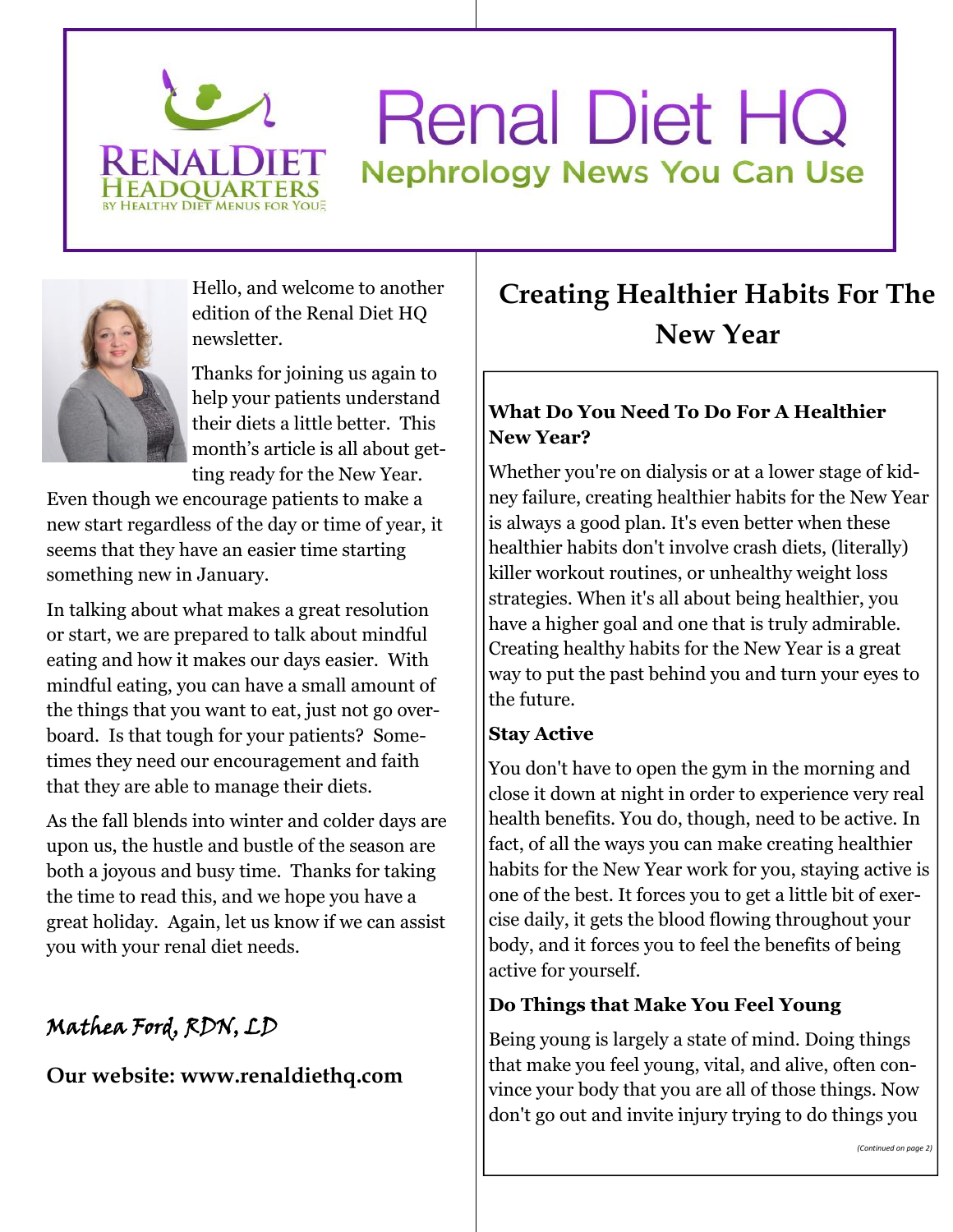haven't one for the past thirty years, but if square dancing makes you feel young and you can still dosey doe, then go for it -- as long as your doctor approved.

It's good for your heart, it's great for your muscles, and it doesn't hurt your state of mind. Just make sure to clear it with your doctor first. Other activities that promote younger feelings include going to the beauty parlor, shopping, gardening, and playing games with other people. Fun activities that help you feel younger and even more alive make creating healthier habits for the New Year so much easier.

#### **Plan Your Menu Ahead of Time**

Planning your menu gives you a clear list of meals to prepare for a week, two weeks, or month ahead of time. More importantly, it reduces the risk of falling off your prescribed diet by making last minute changes for the sake of convenience, missing ingredients, and/or time.

Dietary needs for renal patients are very specific. If you're truly creating healthier habits for the New Year, weekly meal planning (at a minimum) needs to be near the top of your life. An unintended benefit is that it helps you keep up with the foods you're eating and save money. There's not really a downside to creating this particular healthy habit.

Creating healthier habits for the New Year doesn't have to take a lot of time, effort, or energy on your part. Little things like these, when done consistently become positive, health habits you'll be glad you have when things get busy in your life. The most important thing to remember, though, is that creating healthier habits for the New Year ultimately begins with you. You must take the first steps to accomplish your goals.

Take Steps Toward Mindful Eating for the New Year

Resolve to change your relationship with food to be a healthier one.

#### **What Is Mindful Eating?**

Some of the basic principles of mindful eating are:

- 1. Deliberately pay attention to food, hunger and satisfaction
- 2. Pay attention to not just your internal needs and feelings but your external environment.
- 3. Mindfulness isn't just about what you put in your mouth, but it's also about acceptance of yourself and what is going on with your body
- 4. Learn to nurture your body through the choices you make
- 5. Choose to eat food that pleases and nourishes you
- 6. Use all of your senses to taste and explore food
- 7. Learn to acknowledge foods that you like and those you don't like without feeling guilty
- 8. Learn to be aware of physical hunger and how that is different from emotional hunger
- 9. Be aware of the effects of eating mindlessly and emotionally
- 10. Accept and be proud of your unique eating experiences and preferences



Find our book at http:// www.renaldiethq.com/go/mindful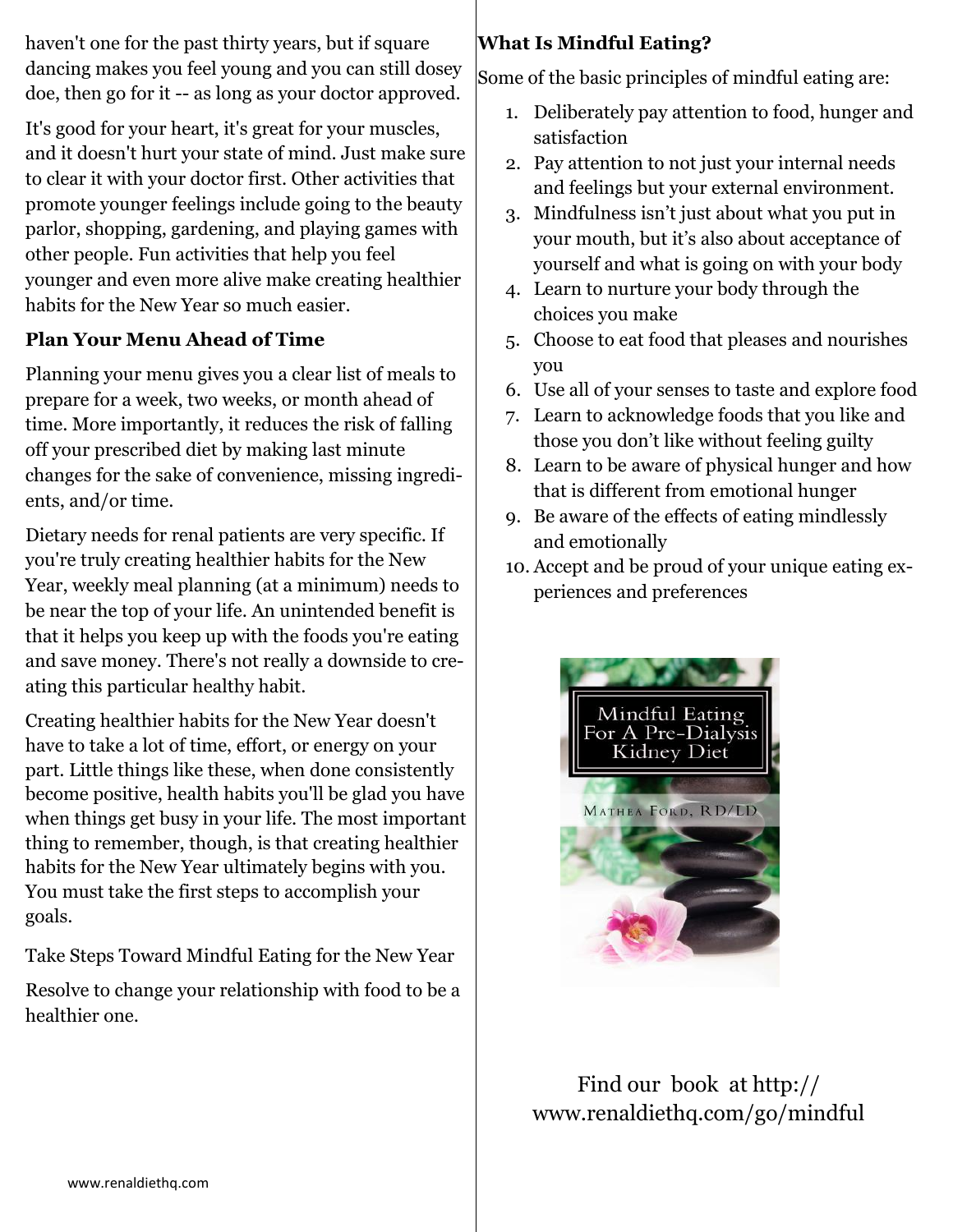# Mindful Eating Worksheet

Mindful eating is a way to focus on the experience of eating instead of the actual food to learn how to enjoy the moment. Mindfulness is being aware of all the things you do – not just going through the motions. So if you were to take a walk, you would pay attention to the grass and butterflies and not so much on the cell phone in your hand. It allows you to quiet your mind.

In the same way, mindful eating allows you to eat small amounts of food and learn to enjoy them and taste them without gulping them down. When you slow down and spend more time eating, you can eat less and feel fuller.

#### **Are you an emotional eater?**

- 1. Did you feel the hunger come on gradually or suddenly?
- 2. Are you hungry and open about what to eat or trying to feed a craving?
- 3. Do you stop eating when you are full or keep on eating until the food is gone?
- 4. Do you feel guilty after you eat?

When you know exactly what you need (craving) and the hunger comes on suddenly, that is typically emotional eating. As well as not being able to stop eating when full and feeling guilty about what you eat. Stop giving power to those emotions and become more mindful of eating.

#### **Mindful Eating is Conscious Eating**

You can choose to eat a few of the things that you want if you can control your eating. Letting yourself have some of the items that you want without going overboard is very healthy.

#### **Techniques to Improve Your Mindfulness**

Get rid of core beliefs about yourself that encourage negative emotions.

Core beliefs are stories we tell ourselves about how we react to challenges. Do you tell yourself that you can do it or do you say it's too hard. When you have a negative core belief that says you cannot do it, you are less likely to be able to respond in a positive manner.

Consider what options you have before you react You can choose not to react (if someone is trying to "get your goat" your lack of response will help diffuse the situation

Choose an opposite reaction – if you were expected to get mad about something, you can react with a question or play the advocate for the opposing side. It will throw your thoughts into a different place and may get you thinking more positively.

Remove yourself from the situation if you feel you are going to react too strongly

Manage your exposure to negativity. If you are constantly around people who are negative, consider where you have to be exposed to their talk and where it's just advertent (like the lunch room).

Stop doing that which you have control over changing.

Clinic Stamp